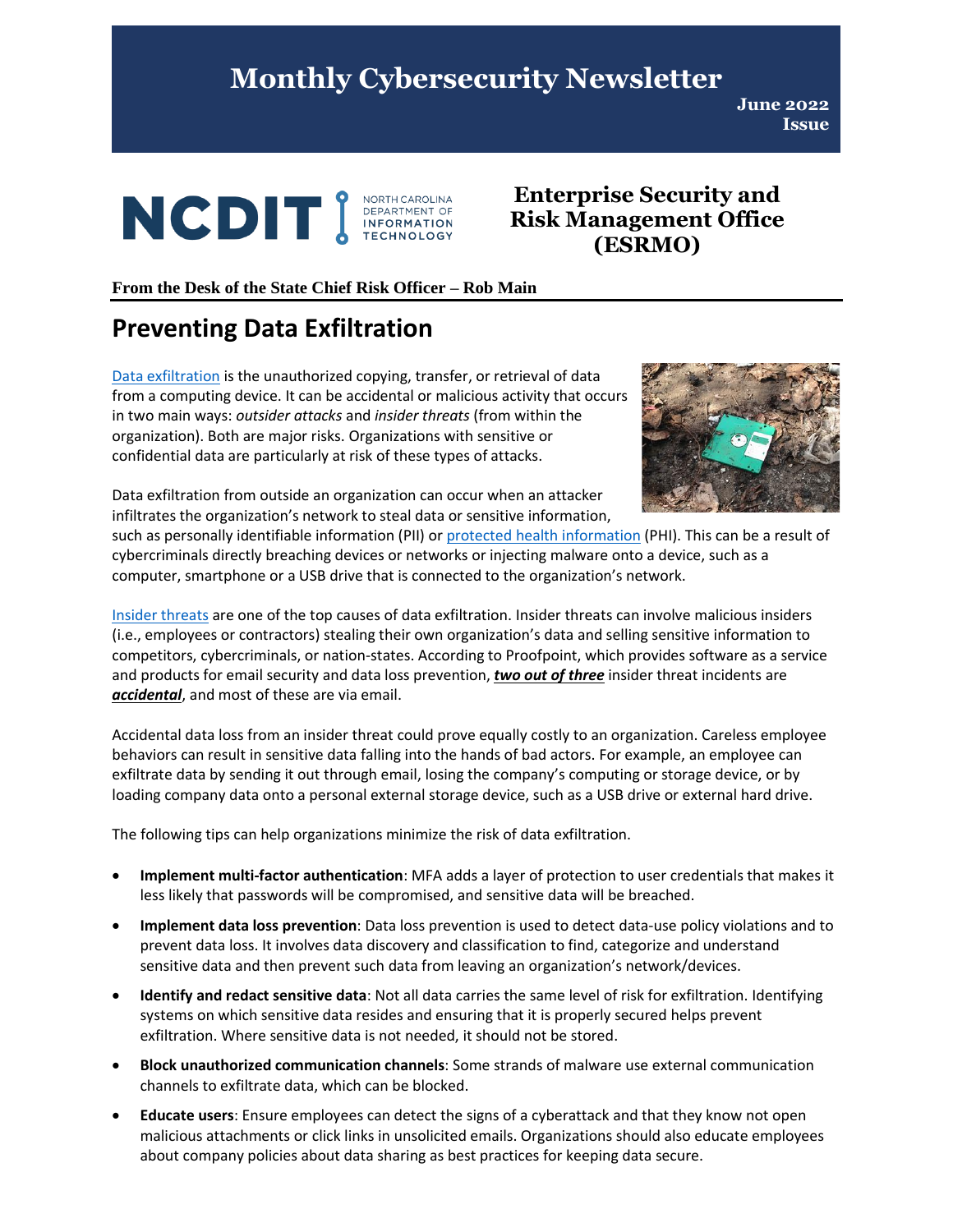# **A New Threat in Town: Interactive Phishing**

Phishing threats are typically delivered via website links in email messages. Once a user clicks the link, the malicious website often shows a single webpage that asks for sensitive information, such as account login credentials, credit card details and other personally identifiable information (PII). However, there is a new method of catching sensitive information from an unsuspecting victim.

Trustwave, an American company that provides managed security



services, database security and email security[, recently found](https://www.trustwave.com/en-us/resources/blogs/spiderlabs-blog/interactive-phishing-using-chatbot-like-web-applications-to-harvest-information/?mkt_tok=ODE1LVJGTS02OTMAAAGEkDMSQNAGmEoCcvN6R1s0KWmSJK2zXKEgPUr5v5xE2rJPRKD368joYMMBVUrai_T7o1gp0TZ7f3wmG1-FIcPyCCxC62w0twi2PFV5JJz1OsK2DPU) a package delivery phishing scam that contained an *interactive* component: a chatbot. A chatbot is a software application that is used to conduct an online chat conversation via text or text-to-speech and is designed to simulate the way a human would behave in a conversation. Unlike other phishing websites, the one Trustwave discovered establishes a conversation first and then guides the victim to the actual phishing pages.

Although the use of a chatbot to conduct the "phish" is unique, it still uses the common vector of email as the delivery channel. Clicking a link in the initial email opens the end user's browser and directs them to a downloadable PDF file, which then redirects the user to the same website where the chatbot-like page tries to "communicate" with the victim. Through a series of predefined questions and responses, the page tries to elicit trust from the user. To gain more confidence from the victim, a fake CAPTCHA is presented right after the victim clicks the "Schedule delivery" button.

If the victim clicks the button, they are prompted for **login credentials** (i.e., email address and password), **delivery address**, *as well as* **credit card data**.

Adding common and widely used features such as a chatbot and CAPTCHA pages to a popular shipping brand makes this phishing threat seem more legitimate. Individuals must be very careful what they click online (i.e., in an email and on a webpage), and they need to be aware of sophisticated phishing campaigns such as the one described above.

Click [here](https://it.nc.gov/resources/cybersecurity-risk-management/cybersecurenc/tips/phishing) for tips on avoiding phishing threats.



# **Monthly Privacy Meeting** - **June 28, 10**-**11 a.m.**

NCDIT Chief Privacy Officer Cherie Givens will hold the department's monthly privacy meeting from 10-11 a.m. on June 28.

All privacy points of contact and other state employees working on privacy matters or interested in privacy are invited. If you have been identified by your agency as the privacy point of contact, you should be receiving an invitation in early June.

If you are a state employee with an interest in privacy, please send your name and contact information to [ditprivacy@nc.gov](mailto:ditprivacy@nc.gov) to be added to the meeting invitation list.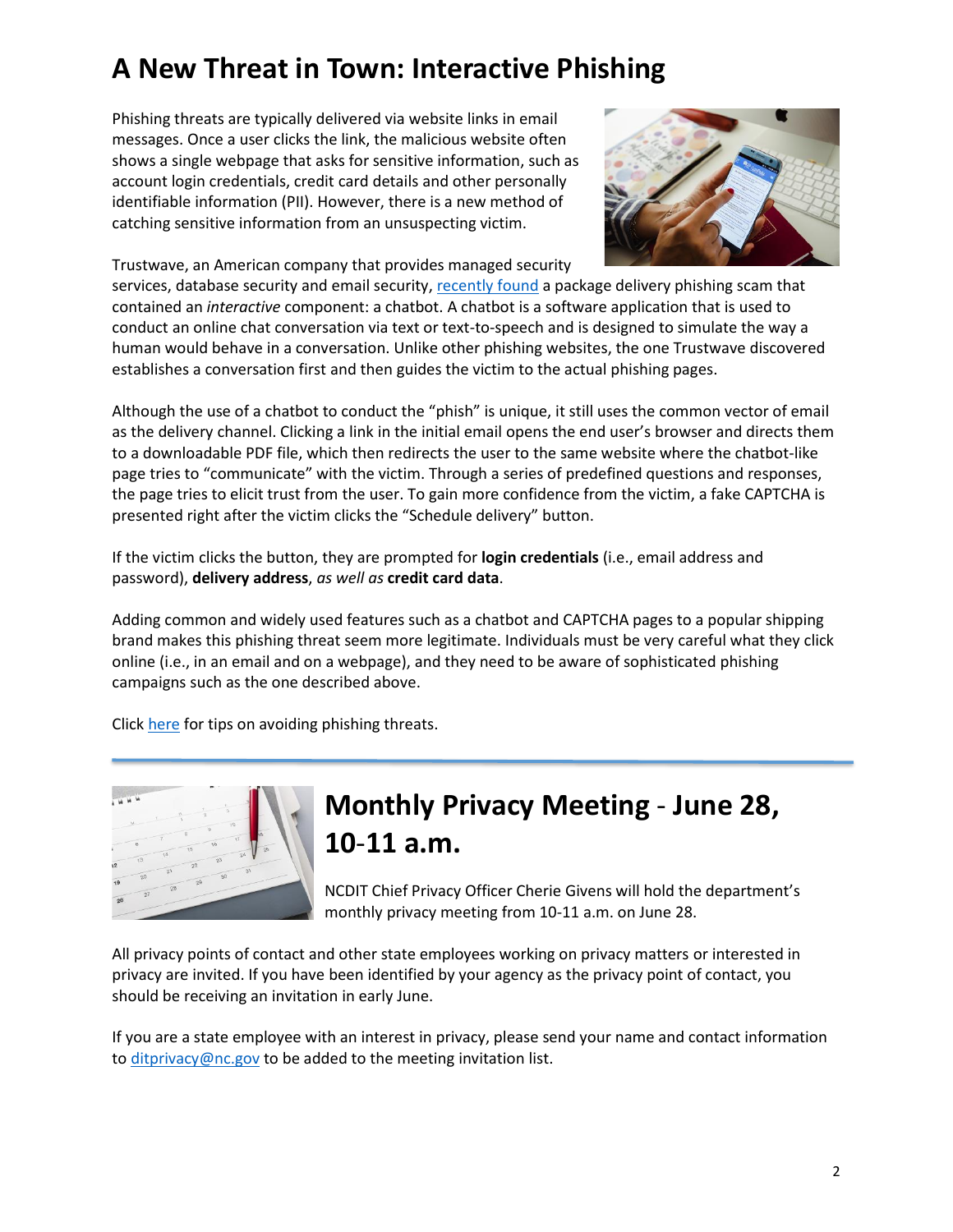## **Adoption of the Fair Information Practice Principles**

Pursuant to N.C.G.S. 143B-1376 - *Statewide Security and Privacy Standards*, the state chief information officer is responsible for the security and privacy of all state information technology systems and associated data. The state CIO manages all executive branch information technology security and shall establish a statewide standard for information technology security and privacy to maximize the functionality, security and interoperability of the state's distributed information technology assets, including, but not limited to, data classification and management, communications and encryption technologies.



In support of this duty, the N.C. Department of Information Technology's Office of Privacy and Data Protection adopted the Fair Information Practice Principles (FIPPs) in January 2022. The FIPPs provide guidance to agencies on reducing privacy risks and supporting the creation of reliable records to inform decision-making. The **FIPPs** are widely accepted in the United States and around the world as a general framework for privacy. They are reflected in policies and guidance adopted by NCDIT. These principles serve as the basis for analyzing privacy risks and determining appropriate mitigation strategies. The eight guiding principles are:

- 1. **Transparency:** The organization should be transparent and provide notice to the individual regarding its collection, use, dissemination and maintenance of personally identifiable information (PII).
- 2. **Individual Participation:** Consent should be sought from the individual for the collection, use, dissemination and maintenance of PII. A mechanism should also be provided forappropriate access, correction and redress regarding the organization's use of PII.
- 3. **Purpose Specification:** The organization should specifically articulate the authority that permits the collection of PII and the purpose(s) for which the PII is intended to be used.
- 4. **Data Minimization:** The organization should only collect PII that is directly relevant and necessary to accomplish the specified purpose(s) and only retain PII for as long as it is necessary to fulfill those purpose(s).
- 5. **Use Limitation:** The organization should use PII solely for the purpose(s) specified in the notice. Sharing PII outside of the organization should be for a purpose compatible with the purpose(s) for which the PII was collected.
- 6. **Data Quality and Integrity:** The organization, to the extent practicable, should ensure thatPII is accurate, relevant, timely and complete.
- 7. **Security:** The organization should protect PII (in all media) through appropriate security safeguards against risks such as loss, unauthorized access or use, destruction, modification or unintended or inappropriate disclosure.
- 8. **Accountability and Auditing:** The organization should be accountable for complying with these principles, providing training to all employees and contractors who use PII, and auditing the actual use of PII to demonstrate compliance with these principles and all applicable privacy protection requirements.

If you have any questions about the adoption of the FIPPs, please send an email to [ditprivacy@nc.gov.](mailto:ditprivacy@nc.gov) For more information, please see NCDIT's [Data Protection & Privacy](https://it.nc.gov/resources/data-protection-privacy) page.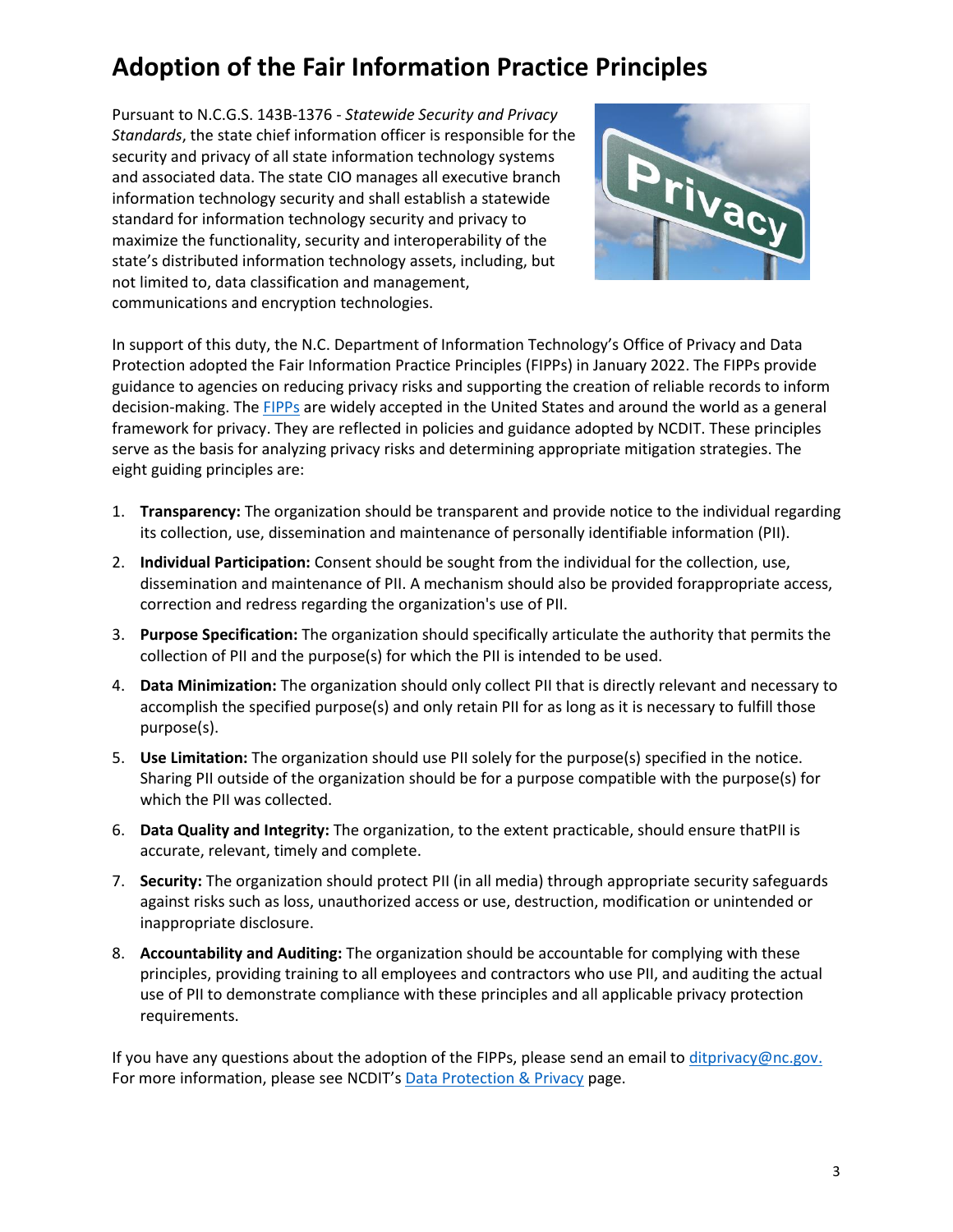## **Smishing Alert Targets State Employees**

The Enterprise Security and Risk Management Office is warning state employees about a malicious text message (aka "smishing") scam purporting to be an account alert from the State Employees Credit Union. See the image, to the right, of a malicious text message several state employees have received.

If you receive this message or any other suspicious text message requesting personal information or asking you to resolve an alleged account issue, simply delete the text message without taking further action. If you are concerned, contact your financial institution through a verified method of contact, such as the phone number or website listed on your bank card or financial statement.



Fraudsters are getting increasingly more sophisticated, so it is important to stay focused on being able to identify the signs of malicious activity. Thank you for your continued vigilance.

For more information about smishing and tips to avoid it, review [KnowBe4's Smishing 101 and Defenses](https://blog.knowbe4.com/smishing-101-and-defenses).



# **NIST Updates Supply Chain Risk Guidance**

The U.S. National Institute of Standards and Technology (NIST) has publishe[d updated guidelines](https://www.nist.gov/news-events/news/2022/05/nist-updates-cybersecurity-guidance-supply-chain-risk-management) for software supply chain risk management.

NIST defines [supply chain risk management](https://csrc.nist.gov/glossary/term/supply_chain_risk_management) as "the process of identifying, assessing and mitigating the risks associated with the global and distributed nature of information and communications technology product and service supply chains." Modern products and services depend on their supply chains, which connect a worldwide network of manufacturers, software developers and other service providers.

Supply-chain attacks are becoming increasingly popular targets for threat actors, as it allows them to compromise a single product and have it impact numerous downstream companies who use it. An example of supply chain risk is the [SolarWinds compromise,](https://www.cisa.gov/supply-chain-compromise) where Russian attackers compromised the popular Orion IT management tool that led to dozens of corporate and government network intrusions.

The new NIST publication, titled [Cybersecurity Supply Chain Risk Management Practices for Systems and](https://nvlpubs.nist.gov/nistpubs/SpecialPublications/NIST.SP.800-161r1.pdf)  [Organizations,](https://nvlpubs.nist.gov/nistpubs/SpecialPublications/NIST.SP.800-161r1.pdf) provides guidance on identifying, assessing and responding to cybersecurity risks throughout the supply chain at all levels of an organization. It is part of NIST's response to [Executive](https://www.federalregister.gov/documents/2021/05/17/2021-10460/improving-the-nations-cybersecurity)  [Order 14028: Improving the Nation's](https://www.federalregister.gov/documents/2021/05/17/2021-10460/improving-the-nations-cybersecurity) Cybersecurity and will help organizations improve their supply chain security efforts. Because cybersecurity risks can arise at any point in the life cycle or any link in the supply chain, NIST's guidance now considers potential vulnerabilities, such as the sources of code within a product or retailers that carry it.

Due to the length and complexity of the publication, NIST is planning to provide a quick start guide to help readers start to develop supply chain risk management processes. The primary audience for the revised publication is acquirers and end users of products, software, and services. Ultimately, the solution rests with suppliers, such as their transparency and accountability.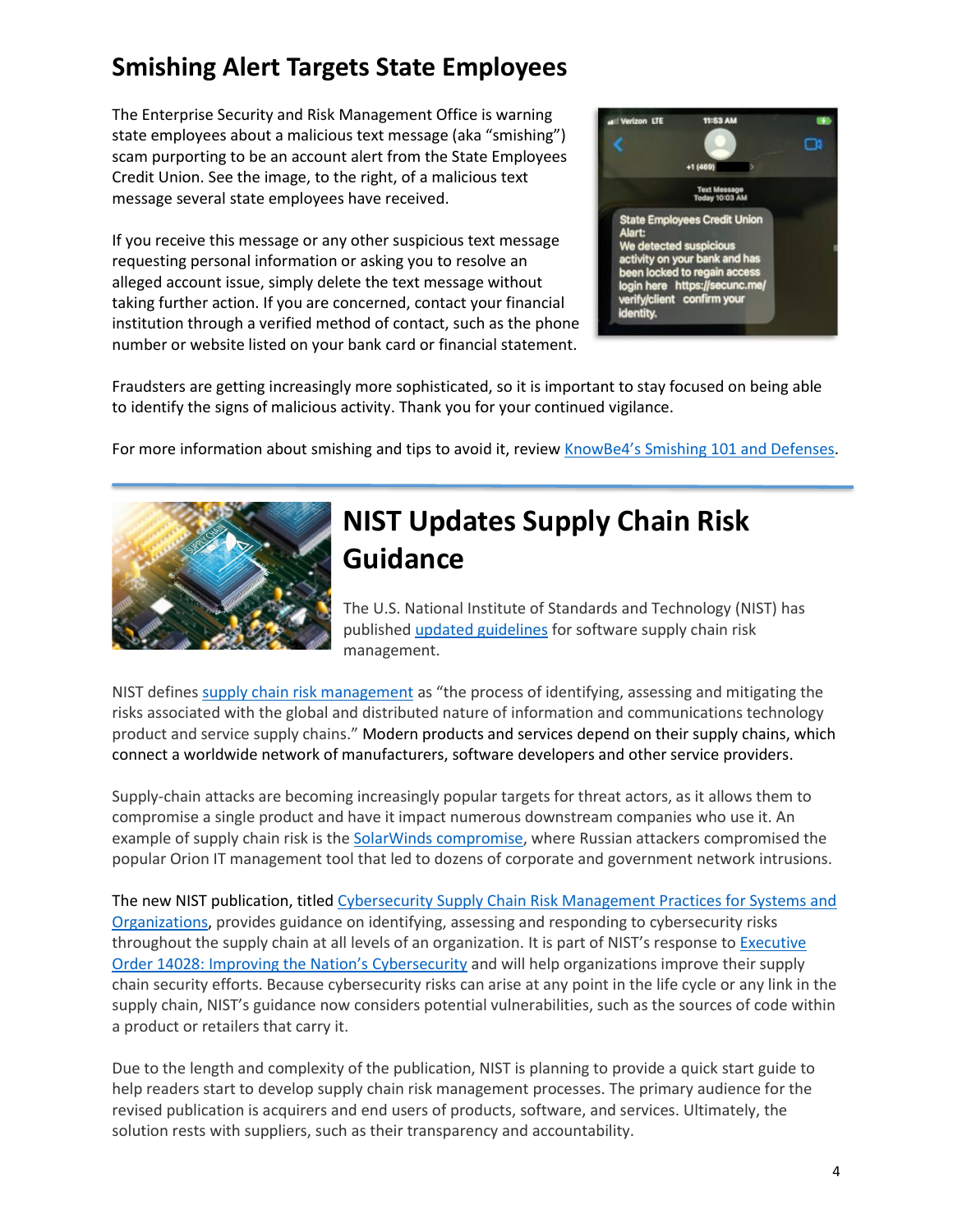

#### **Best Practices Webinar on Device Security Planned for June 8**

The ISACs will be holding a Best Practices webinar on **Wednesday, June 8 at 3 p.m.** for attendees to take away some key insights on device security. In our modern work culture, proper device-level protection demands a security solution that extends beyond the reach of your network.

At this webinar, you'll hear from a state election official about how CIS endpoint detection and response (EDR), made a significant impact in cyber defense of the state's election infrastructure. Learn about endpoint protection best practices from CIS ESS/EDR vendor CrowdStrike and how the service helps defend against device-level cyberthreats.

Register for the webinar [here.](https://cisevents.webex.com/cisevents/j.php?RGID=r434b521e8a4232fc8653a1ad970f2bb8) Please direct any questions t[o info@cisecurity.org.](mailto:info@cisecurity.org)

#### **FEMA Offers Online Train-the-Trainer for CERT Basics Course**

FEMA's Emergency Management Institute is offering a free online version of its [K0428 CERT Train-the-Trainer](https://training.fema.gov/emigrams/2021/1693-training%20opportunity-k0428%20emi%20fy22%20cert%20training.pdf?d=12/13/2021)  [course,](https://training.fema.gov/emigrams/2021/1693-training%20opportunity-k0428%20emi%20fy22%20cert%20training.pdf?d=12/13/2021) which prepares participants to deliver FEMA's Community Emergency Response Team (CERT) Basic Training course.

#### **2022 Course Dates:**

- June 7, 8, 9, 14, 15 and 16 (12-4 p.m.)
- July 12, 13, 14, 19, 20 and 21 (1-5 p.m.)
- Sept. 6, 7, 8, 13, 14 and 15 (12-4 p.m.)



Each class is limited to 20 students and meets four hours a day three days a week for two weeks. Students must attend all sessions. These courses will be delivered via [Adobe Connect,](https://helpx.adobe.com/adobe-connect/using/meeting-basics.html) and participants should familiarize themselves with it beforehand. No Adobe Connect account or downloads are required. Students must have a FEMA student identification number, computer with microphone, speaker and stable access to the internet. Visit th[e FEMA Student Identification System](https://cdp.dhs.gov/FEMASID) to obtain a SID.

#### **Prerequisites:**

- A referral from a CERT-sponsoring agency, typically, a local, regional or state government agency.
- If you are not a first responder, the CERT Basic Training is required.
- For current first responders[, IS-317: Introduction](https://training.fema.gov/is/courseoverview.aspx?code=IS-317.a) to CERT will familiarize you with the CERT Program.

Prospective students should apply through the [Emergency Management Institute's online admissions system](https://training.fema.gov/netc_online_admissions/). The course offers 1.3 continuing education units. Please refer to the [FEMA Emergency Management Institute](https://training.fema.gov/emi.aspx) for course date availability.